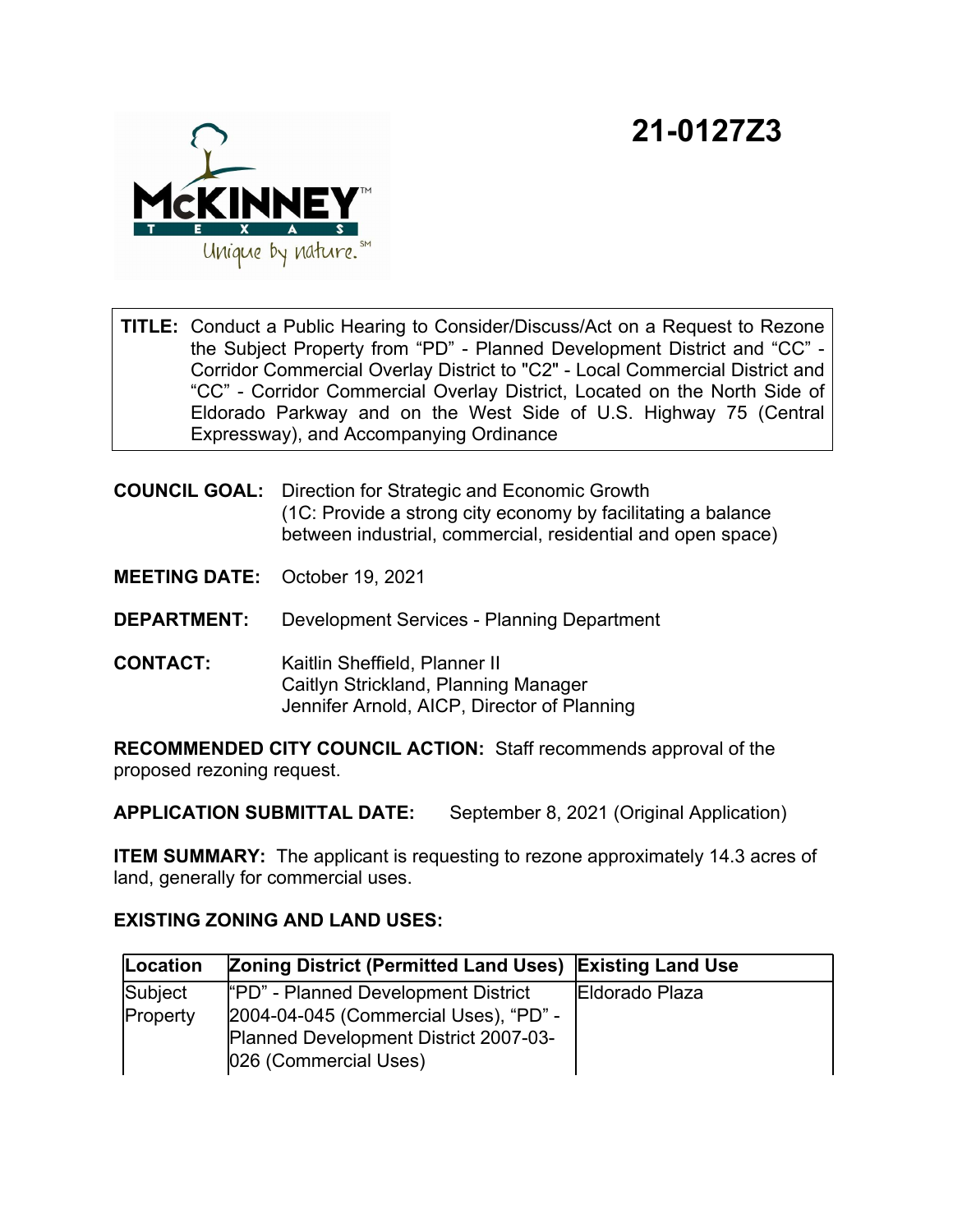| <b>North</b> | "PD" - Planned Development District<br>1994-06-18 (Commercial Uses)  | <b>Springhill Suites by Marriott</b>                                                                                                                               |
|--------------|----------------------------------------------------------------------|--------------------------------------------------------------------------------------------------------------------------------------------------------------------|
| lSouth       | "PD" - Planned Development District<br>1589 (Commercial Uses)        | Chase Bank, Pei Wei Asian<br><b>l</b> Kitchen                                                                                                                      |
| <b>IEast</b> | "PD" - Planned Development District<br>1353 (Commercial Uses)        | Discount Tire, Noodle Wave,<br>Mattress Firm, Texas Army<br>National Guard Recruiting,<br>Enterprise Rent-A-Car<br>American National Bank of<br>Texas, Super Shack |
| West         | "PD" - Planned Development District<br>1998-11-62 (Residential Uses) | <b>Hidden Forest Addition</b>                                                                                                                                      |

**PROPOSED ZONING:** The applicant is requesting to rezone the subject property from "PD" - Planned Development District to "C2" - Local Commercial District. Although the site is currently zoned for commercial uses under an existing PD - Planned Development District, the applicant has indicated a desire to rezone to a base zoning district of the City; "C2" - Local Commercial District. The current zoning on a portion of the subject property limits specific buildings on site to retail or office uses and does not permit a mix of those use types within the same building. The applicant has indicated that they have a prospective tenant for a vacant suite and has submitted this zoning request as a result to allow for an office use to be located in a building currently designated as retail.

Given the site's location along U.S. Highway 75 and the vision established for this area as part of the ONE McKinney 2040 Comprehensive Plan (discussed in more detail below), Staff is of the professional opinion that the rezoning request is appropriate and will help to continue to develop this portion of the highway with a list of modernized commercial uses. As such, Staff recommends approval of the proposed rezoning request.

**CONFORMANCE TO THE ONE MCKINNEY 2040 COMPREHENSIVE PLAN:** A key aspect of the ONE McKinney 2040 Comprehensive Plan is to provide direction related to desired development patterns in the city and to inform decisions related to the timing and phasing of future infrastructure investments. To assist in guiding these decisions, the plan includes a set of Guiding Principles that provide overall guidance and a Preferred Scenario and Land Use Diagram that illustrates the desired development patterns in the city. The Preferred Scenario and Land Use Diagram are built upon a series of distinctive districts, each with a specific purpose, focus and market. Each district consists of a mix of placetypes that identify the predominate land uses and desired pattern of development for the district.

· Guiding Principles:

The proposed rezoning request is generally in conformance with the Guiding Principle of "Diversity (Supporting our Economy and People)" established by the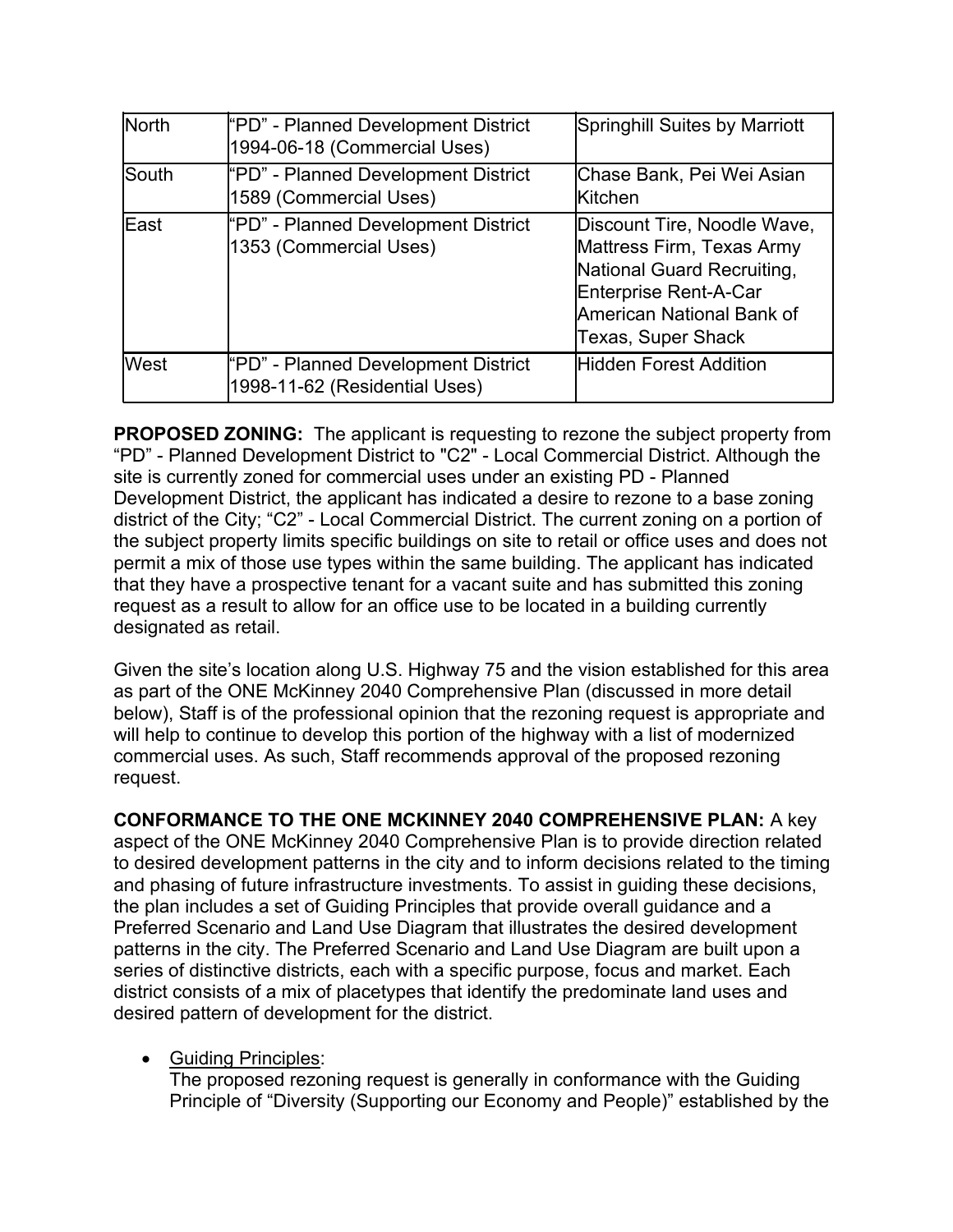Comprehensive Plan. In particular, the proposed request has the potential to provide "diverse economic engines… broaden the tax base, and make the City's economy more adaptable and resilient".

· Preferred Scenario and Land Use Diagram Characteristics: Per the Preferred Scenario and Land Use Diagram, the subject property is located in the Established Community District and is designated as the Commercial Center placetype.

Commercial Center is characterized by big box stores or multi-tenant commercial uses. They are typically located at high volume intersections and along both sides of a highway or arterial. Commercial Centers are accessible primarily by one mode of travel, the automobile; though walkable pedestrian access should be encouraged wherever possible. Buildings are typically set back from the road behind large surface parking lots that may be prime locations for infill development.

- · Land Use Diagram Compatibility: When considering land use decisions, the City should determine that a project aligns with the Land Use Diagram and/or meets a majority of the plan's established criteria to be considered compatible with the Land Use Diagram. The proposed rezoning request **aligns** with the Commercial Center placetype of the Established Community District, is in conformance with the Land Use Diagram and should be compatible with the surrounding properties.
- · Fiscal Model Analysis: The attached fiscal analysis shows a positive fiscal benefit of approximately \$850,000 for the 14.3 acre property and should contribute to achieving an overall fiscal balance in the city. It is important to note that the net surplus of the Annual Operating Summary is the same for the existing zoning and the proposed zoning.

**OPPOSITION TO OR SUPPORT OF REQUEST:** Staff has received no letters of support or in opposition to this request.

**BOARD OR COMMISSION RECOMMENDATION:** On September 27, 2021, the Planning and Zoning Commission voted 7-0-0 to continue the public hearing and table the item to the October 12, 2021 meeting due to the zoning notification signs not being posted on the subject property in the required timeframe in the zoning ordinance.

On October 12, 2021, the Planning and Zoning Commission voted 7-0-0 to recommend approval of the proposed zoning request.

## **SUPPORTING MATERIALS:**

[PZ Minutes 09.28.2021](View.ashx?M=F&ID=9891169&GUID=B364F37B-71B8-4ECF-9479-7D6F50F8DD1C) [PZ Draft Minutes 10.12.2021](View.ashx?M=F&ID=9891170&GUID=0255AD9D-EF1B-420F-ABC9-AF8FDECEBFB8) [Location Map and Aerial Exhibit](View.ashx?M=F&ID=9891171&GUID=CEFC1D65-674C-42C5-95FB-067B5032FAD5)